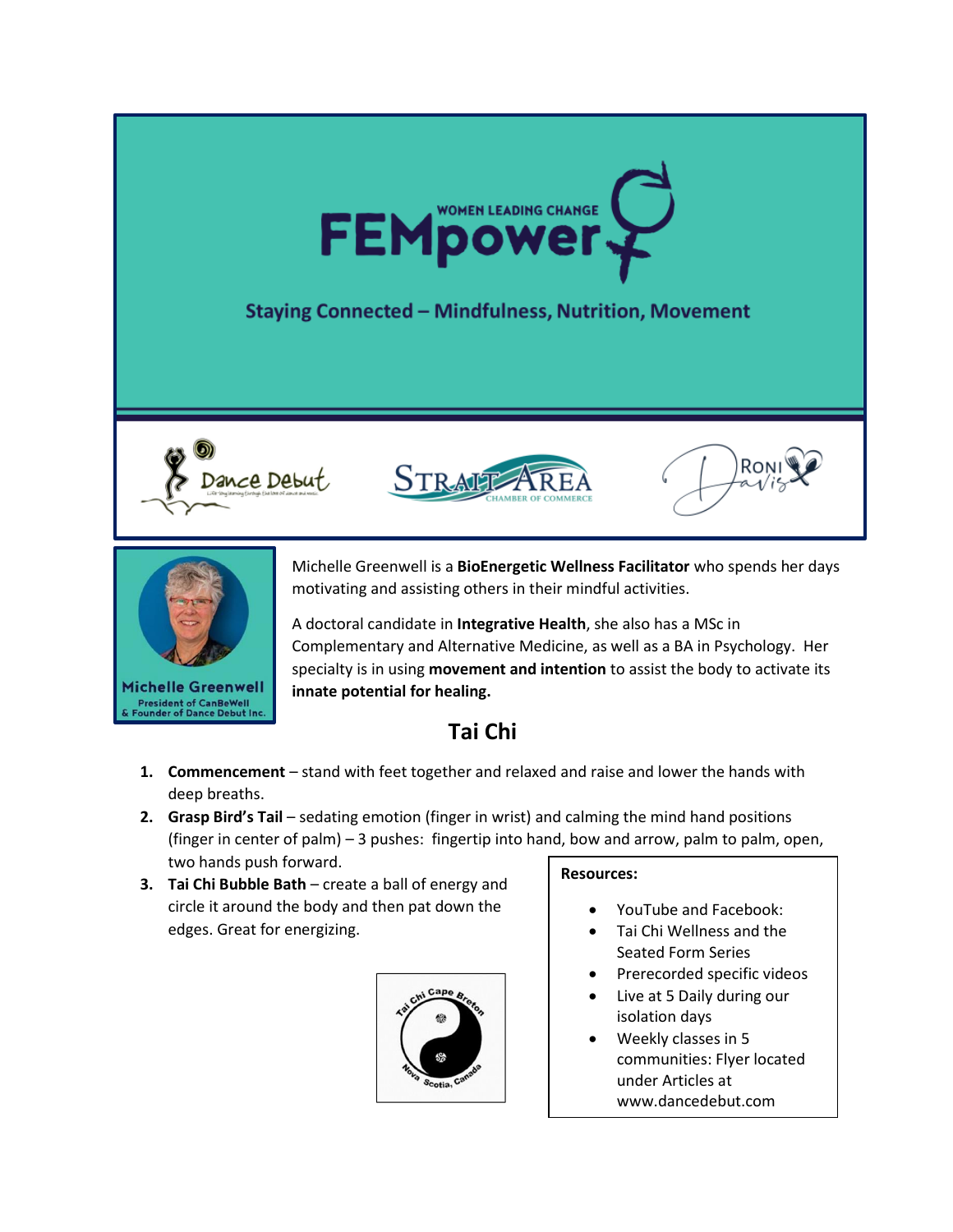### **BioEnergetic Wellness Tools**

- **1. Emotional Stress Release** (ESR's) Fingertips on forehead and deep breathe.
- **2. Cook's Hookups** 2 Figure 8 Postures:
	- 1. Cross right leg over left and link right hand over left, tongue on the roof of the mouth and breathe.
	- 2. Put feet side by side and touch fingertips together and hold in front of belly button, breathe.
- **3. Psychological Reversal** tapping into corner of pinky fingers at the hand *"Despite \_\_\_, I deeply and profoundly love and accept myself."*
- **4. Emotional Freedom Technique (EFT)** Seven points to lightly tap for about 20 seconds each: 1. Between the eyebrows 2. End of the eyebrows 3. Top of Lip 4. Bottom of Lip 5. At collar bone 6. At side of ribs (monkey hands) 7. Top of head (anterior fontanel). Repeat sequence as needed until calmness is sensed.

#### **Michelle offers:**

- **private sessions, online classes, workshops, mentoring and retreats** Email: [info@dancedebut.com](mailto:info@dancedebut.com) to book an appointment or sign up for a program
- **Events** are posted on Facebook: The KEY to Health with Energy Medicine, and the calendar o[n www.dancedebut.com,](http://www.dancedebut.com/) or [www.invernesscountyhappenings.com](http://www.invernesscountyhappenings.com/)
- **Mini workshops**: Check out the H.U.G.S. Program on [www.dancedebut.com](http://www.dancedebut.com/)
- "My Little Black Book of Qi: Qi YINtegration": Download Michelle's **ebook** with videos from the shop on her website.
- **Touch for Health Levels 1 - 4** (now online) and **"Beyond EFT"**
- **NEW: BioEnergetic Wellness Self-care Mini-Workshop**

N.B. For more information on EFT – Check out the Ortner's website: <https://www.thetappingsolution.com/tapping-101/>

#### **Resources:**

[www.canbewell.org](http://www.canbewell.org/) Website and Facebook Public Newsletter Workshops, Webinars, Community Chats, Classes Member Newsletter

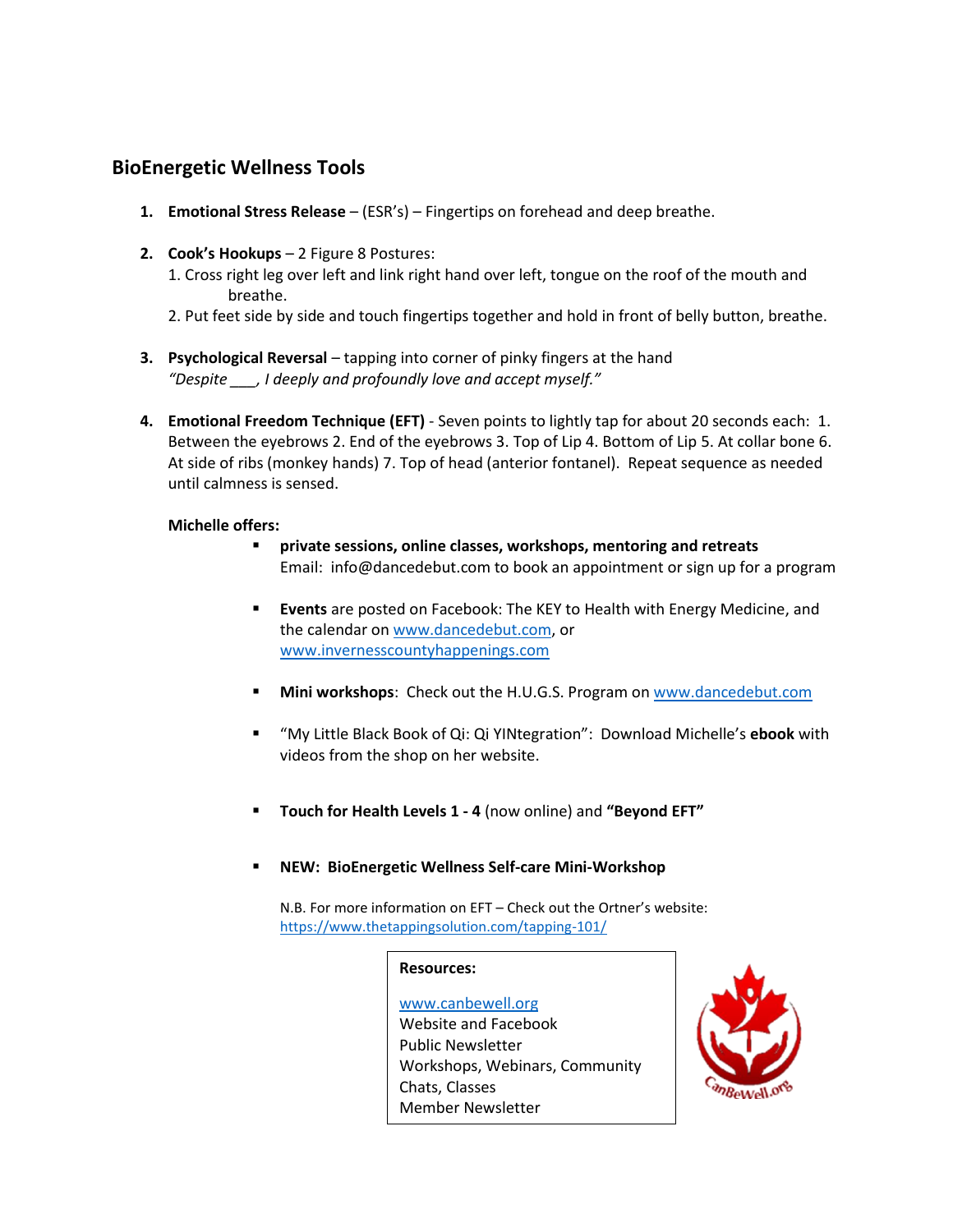### **Therapeutic Touch®**

- **1. Meditation** Spine and Emotion Meditation, Centering Meditation
- **2. Centering/Grounding** Tree, Waterfall, Sand/Mud
- **3. Intention** Creating opportunity through a guided compass
- **4. Sweeping** Creating a waterfall action with your hands
- **5. Offer vs Giving** How a shift in energy happens can be experienced by how it is offered. It is like a suggestion rather than a command or a "take that" kind of action.

**Michelle offers**:

- **Foundations of Therapeutic Touch<sup>®</sup> (Level 1) online,**
- **TT for Families** (a mini course for friends and family to assist each other with self-care). **May and June classes online**

#### **Resources:**

Facebook: Atlanticttn

Meditations Technical Tips Events Vimeo: Videos and Meditations Website[: www.atlanticttn.com](http://www.atlanticttn.com/) Port Hawkesbury Practice Group: Evergreen Club second Thursday of the month





### **Want to try something a little different?**

Consider a specialty Tea Blend! We have 10 special blends with three layers of intention to support and calm the system. Check out Tea with Intention in the shop at [www.dancedebut.com.](http://www.dancedebut.com/)

We can deliver to your door!